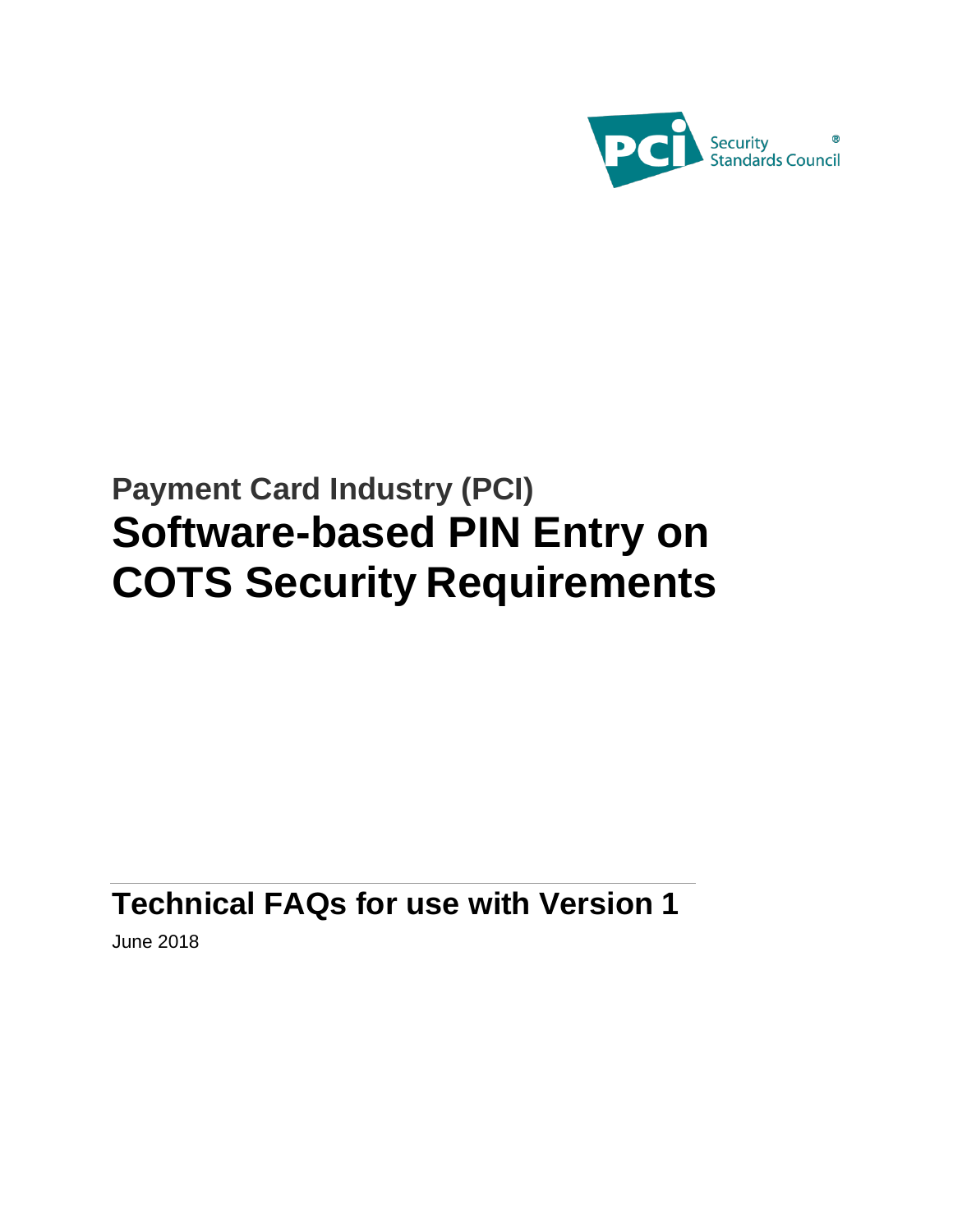

## **Table of Contents**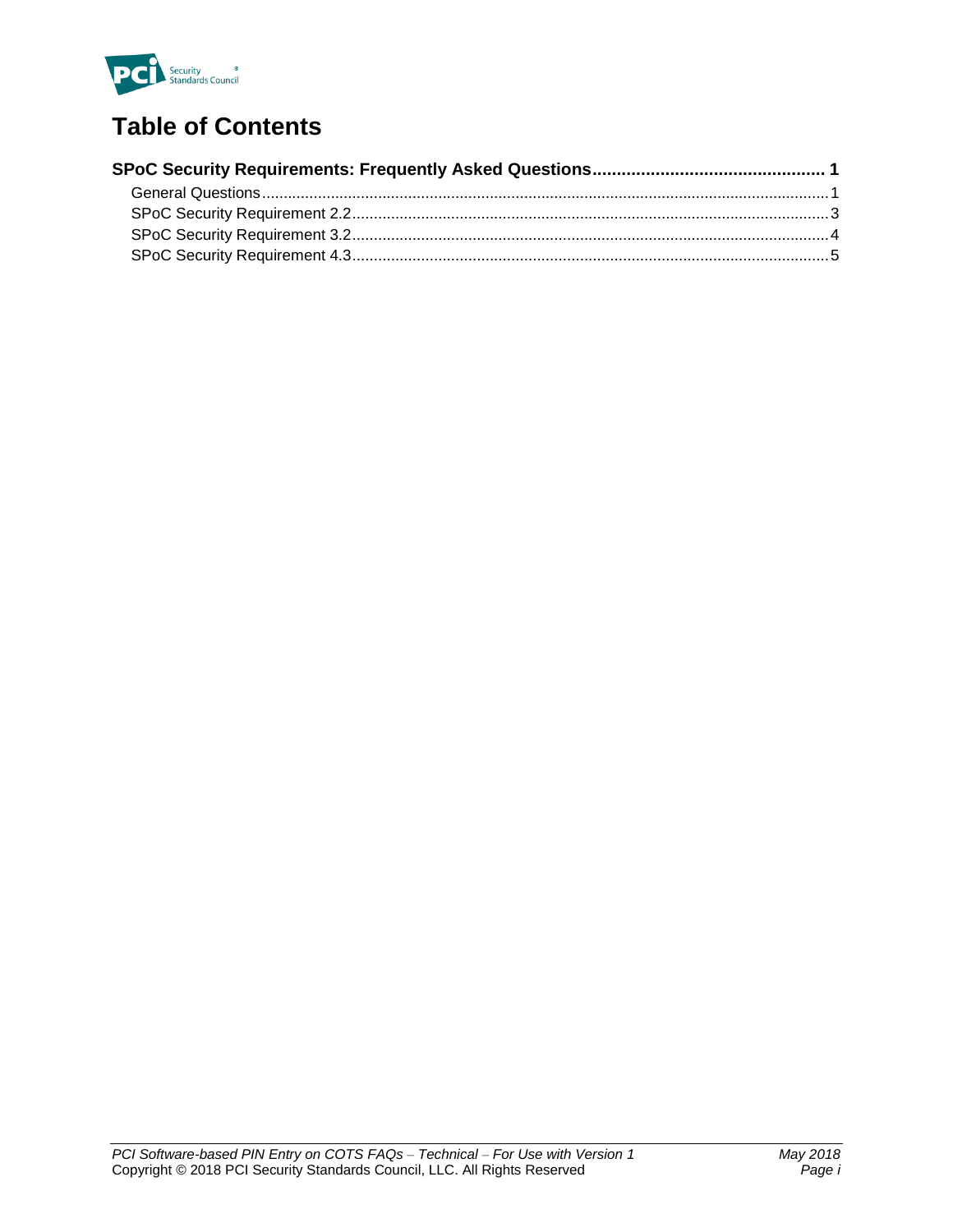

## **SPoC Security Requirements: Frequently Asked Questions**

These technical FAQs provide answers to questions regarding the application of PCI's (Payment Card Industry) SPoC security requirements and corresponding testing requirements as addressed in the *PCI Software-based PIN Entry on COTS Security Requirements*. These FAQs provide additional and timely clarifications to the application of the Security Requirements. The FAQs are an integral part of those requirements and shall be fully considered.

**Updates:** New or questions modified for clarity are in **red.**

## *General Questions*

- **Q 1 Are non-EMV based contactless transactions allowed under the Software-based PIN Entry on COTS (SPoC) standard?**
	- *A The Standard has been developed for chip-based transactions which support dynamic transaction data. The only method explicitly excluded is contact magnetic stripe because it has static transaction data. Contact magnetic stripe read capabilities are not permitted within SCRPs and contact magnetic stripe transactions are not permitted to be accepted or processed by SPoC solutions.*
- **Q 2 In the SPOC TRs, where the attack costing thresholds are required, there is no minimum to be met. When will the attack costing threshold values be added and how should labs evaluate the relative requirements in the interim?**
	- *A The PCI SSC will be working directly with the labs that are qualified to perform Solution assessments. Each assessment will be used to contribute relative attack costing information using actual Solution validation data that will factor in to the development of appropriate attack costing values. Once sufficient data has been obtained a revision to the Test Requirements will be published with the inclusion of these values.*

#### **Q 3 Please explain the difference between a "session" and a "transaction" within the context of the Software-based PIN Entry on COTS (SPoC) standard?**

*A A "session" is established when the PIN CVM Application is used to initiate a payment. This session includes establishing secure channels with the SCRP and with the back-end monitoring system. The session is terminated once the payment has completed or if any anomalous behavior is detected in The Solution at any point during the payment process.* 

*A "transaction" consists of the payment processing messages created and sent to and from the back-end payment processing systems to gain authorization for a customer.* 

#### **Q 4 What are the use cases for a SPoC Solution?**

*SPoC Solutions are intended to be used in a face-to-face environment where the merchant hands the COTS device to the customer. The customer then enters their PIN and hands the COTS device back to the merchant.* 

*SPoC Solutions are not intended for environments where the device is part of a kiosk (semiattended or self-checkout) or Automated Fuel Dispenser. These are unattended environments and pose a greater risk of compromise and are not permitted under this standard.*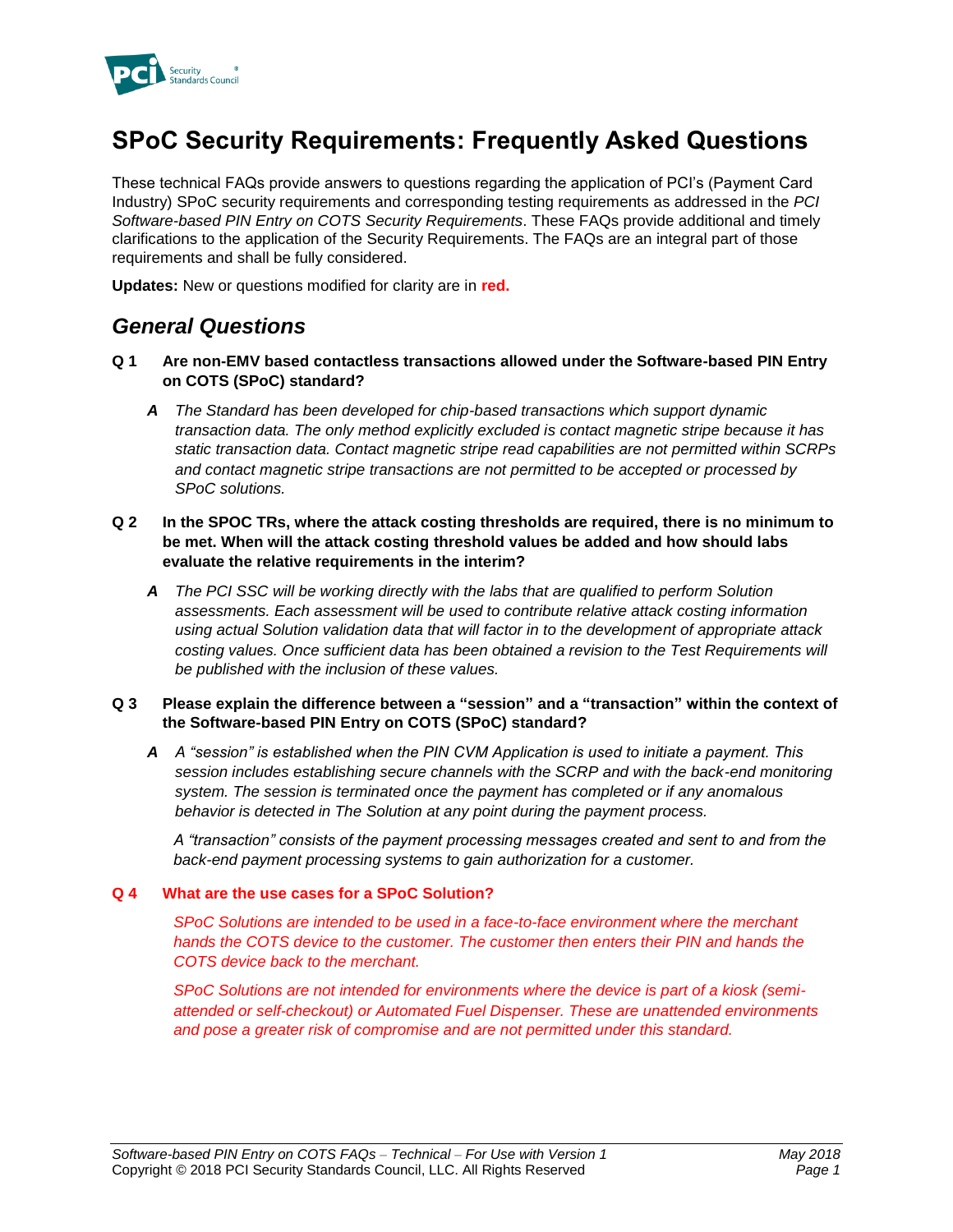

#### **Q 5 What is the intent of use of a SPoC Solution in an attended versus an unattended environment?**

*A The intent of the SPoC standard is for merchant COTS devices in attended environments. Attended environments are when the COTS device is made available to the customer by the merchant during a payment transaction. For example, the merchant handing the COTS device to the customer. The customer enters their PIN and hands the COTS device back to the merchant.*

*Merchant COTS devices in unattended environments pose a higher risk of compromise and are not permitted under this standard. Unattended environments would mean the COTS device is not handed to the customer by the merchant or merchant staff but rather the COTS device is part of a kiosk (semi-attended or self-checkout) or of a vending machine with no merchant involvement at the time of the transaction.*

#### **Q 6 Is Software-based PIN Entry on COTS (SPoC) synonymous with PIN on Glass?**

*A No. The SPoC Standard covers a software-based approach to for accepting PIN as the cardholder verification method on a merchant owned COTS device. The phrase "PIN on Glass" is often used generically regarding a variety of use cases, with the commonality simply being entering a PIN value on to a glass-based capture mechanism (i.e., a touch screen) on a variety of device types.* 

*A SPoC Solution includes an SCRP (Secure Card Reader – PIN), a PIN CVM application, the merchant's COTS device as well as back-end monitoring and attestation systems. These elements all work together to ensure the PIN, accepted by a software application on the COTS device, is isolated within the COTS device from other sensitive account data. The back-end monitoring and attestation systems continuously monitor the entire solution for anomalous activity and to ensure The Solution has not deviated from the baseline (i.e. tampering, rooting or physical attacks). In other words, within a SPoC Solution, the merchant-facing COTS device is only one element of the entire Solution, whereas a POI device is generally a single device.* 

*There are numerous PCI PTS approved hardware-based point of interaction (POI) devices for acceptance of PIN using a touch screen (i.e., "PIN on Glass"). These POI devices are purposely built for payment acceptance. Therefore, care must be taken when using the generic phrase "PIN on Glass", as, for example, a PTS-approved POI device that accepts PIN on Glass is very different from a SPoC Solution that uses a merchant-facing COTS device to accept PIN.*

#### **Q 7 Are magnetic stripe-based transactions allowed by the Software-based PIN Entry on COTS Standard?**

*A No. Contact magnetic stripe readers (MSR) are not allowed in a SPoC Solution. Only a Secure Card Reader – PIN, or SCRP, is allowed to be used with a PIN CVM application as part of a solution. The SCRP is a new type of Secure Card Reader (SCR) approval class within the PTS POI Standard that disallows any contact MSR capabilities. Only EMV contact and contactless transactions are allowed in the SPoC Standard. Simply disabling any contact MSR capabilities in the SCRP firmware or via the PIN CVM Application is not allowed – the SCRP shall not incorporate a contact MSR.*

#### **Q 8 Can a merchant use the same PIN CVM Application to accept both EMV contact and contactless transactions and magnetic-stripe based transactions?**

*A No. Contact magnetic-stripe read transactions are not allowed with the use of a PIN CVM Application that is part of a SPoC Solution nor is it permitted as part of the SCRP. Other accommodations or solutions a merchant may use to support MSR read transactions are out of scope of the SPoC standard.*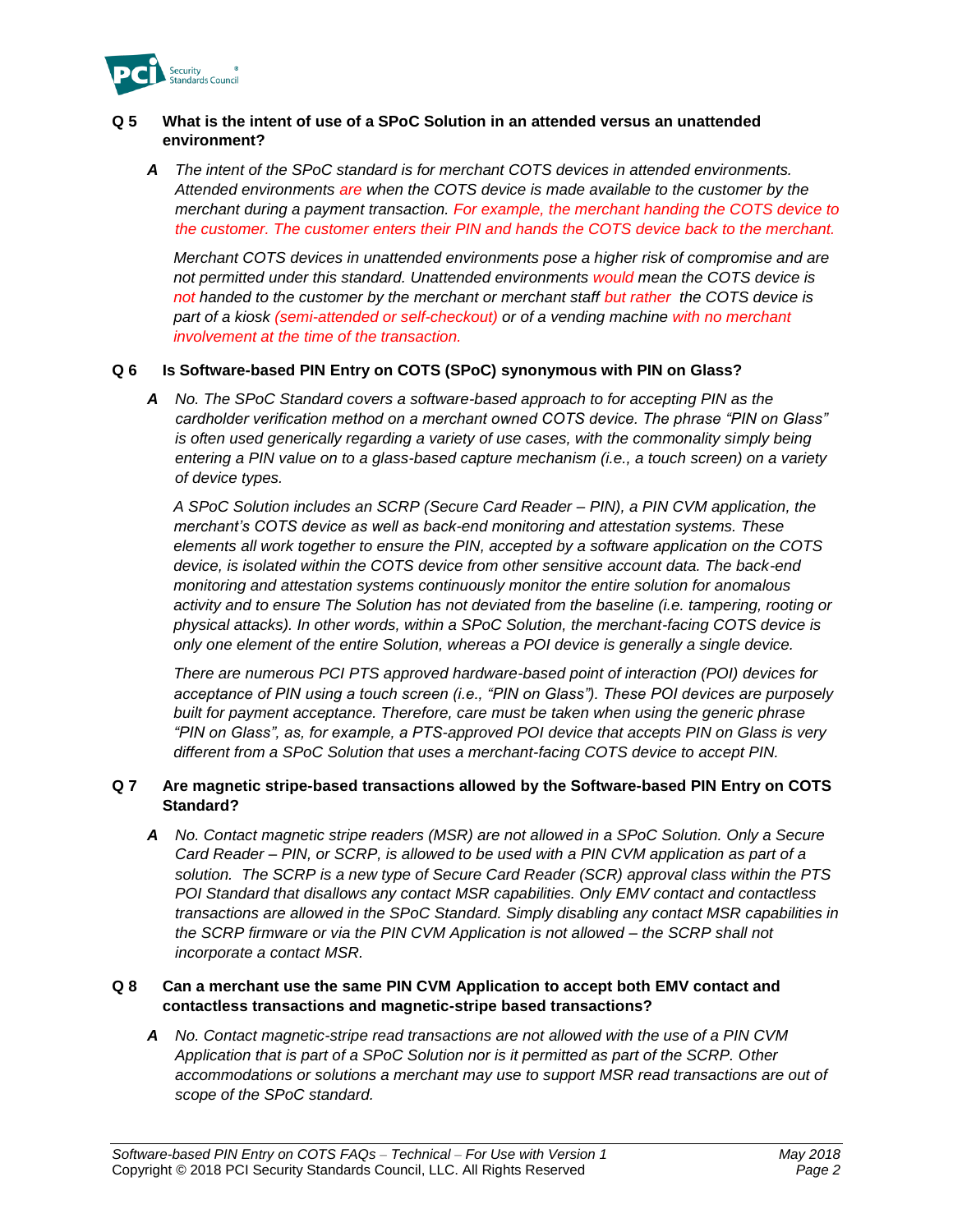

#### **Q 9 Can a merchant use their existing SCR to accept payments in a SPoC Solution?**

*A No. Merchants may only use the PTS approved and listed SCRP for use with the SPoC Solution. See FAQ Q7 (above) for more information.*

#### **Q 10 Can a merchant put together their own SPoC solution by choosing a SCRP, PIN CVM Application and back-end monitoring system?**

*A No. Only complete SPoC Solutions will be approved and listed on the PCI SSC website.*

#### **Q 11 What constitutes a SPoC Solution? Does the SPOC standard cover separate components or is it a single solution?**

*A Only the Secure Card Reader - PIN (SCRP) will have a separate listing as they are evaluated and listed as part of the PTS POI Standard. However, all SCRPs associated with a SPoC Solution will be included as part of the evaluation of a SPoC Solution and listed as part of that SPoC Solution's approval.* 

*A SPoC Solution consists of a PCI-approved SCRP(s), a PIN CVM Application, a merchant COTS device(s) and back-end monitoring and attestation systems. The SPoC Solution will be*  listed on the PCI website along with the individual elements. There will not be any individual *SPoC component listings (except for the SCRP as detailed above) at this time.*

#### **Q 12 What is a COTS device?**

*A A commercial-off-the-shelf (COTS) device is a mobile device (i.e. smartphone, tablet or wearable) that is designed for mass-market distribution and is not designed specifically for payment processing.*

#### **Q 13 Is a Software-based PIN Entry on COTS Solution eligible for a P2PE Solution approval?**

*A No. The Software-based PIN Entry on COTS (SPoC) Standard and the P2PE Standard are separate PCI SSC standards intended for unique use cases.*

#### **Q 14 Are there any restrictions to the specific form factors for COTS devices and SCRPs which can be approved under the PCI SPoC program?**

*A No, the SPoC requirements do not dictate any specific form factor for the COTS device, the SCRP or the combination thereof for inclusion in an approved and validated SPoC Solution.*

### *SPoC Security Requirement 2.2*

- **Q 1 Is it possible to include in the COTS System Baseline of the initial evaluation of a Solution, a version of an operating system which is not supported by the OS vendor at the time of evaluation?**
	- *A No. Security Requirement 2.2.2 requires that PIN CVM Applications must be developed only for operating systems which are still supported by the operating system vendor. All new solutions need to ensure that they operate only on supported platforms. The initial COTS System Baseline must not include any version of a COTS OS which is not supported by the OS vendor at the time of the initial evaluation.*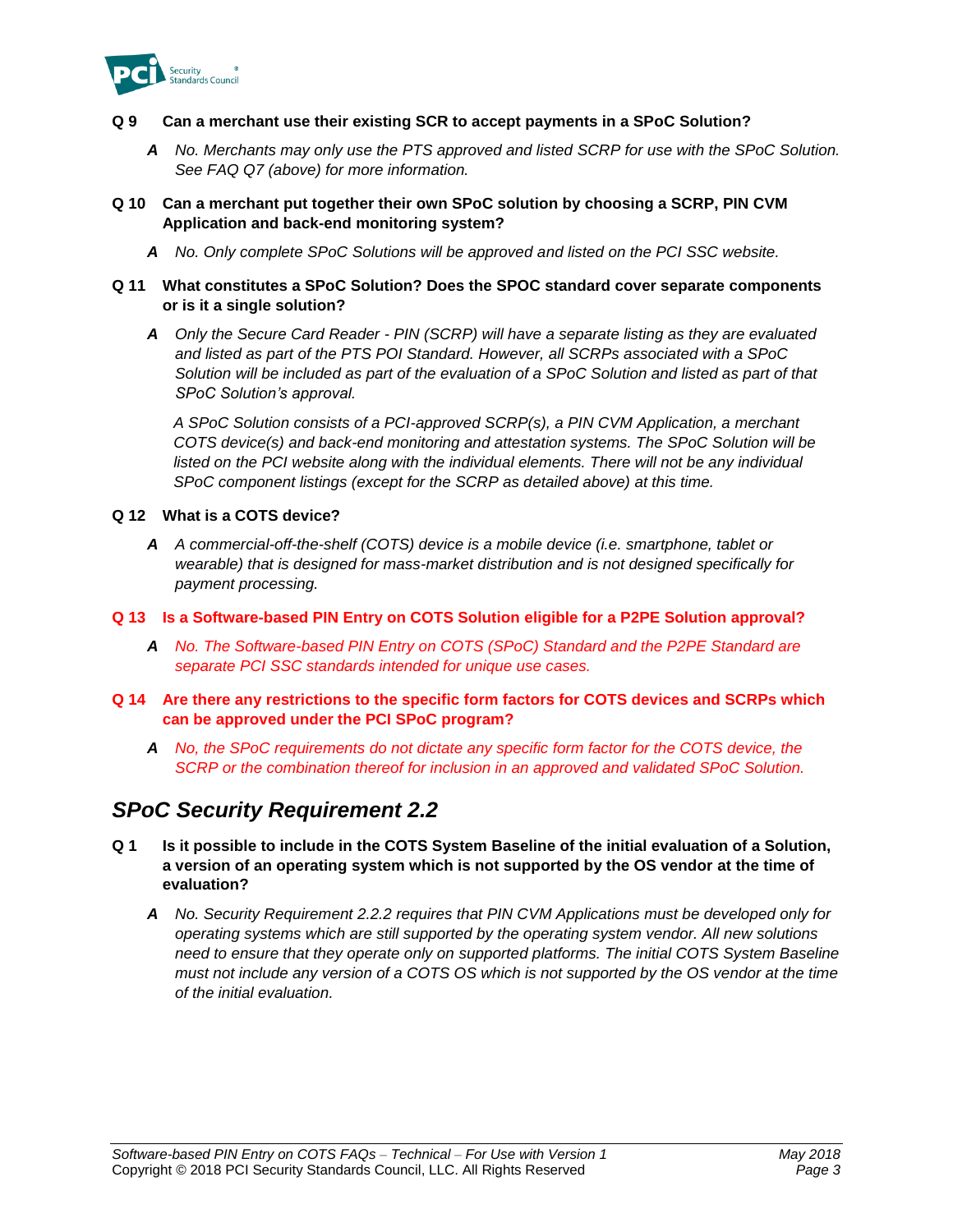

- **Q 2 Security Requirement 2.2.3 states that the PIN CVM Application must only support platforms that provide for a "trusted boot" mechanism that validates the operating systems authenticity. What are the implications of this requirement recognizing that for certain Android versions (e.g. Android 4), some OEMs did not support sufficient hardware capabilities to implement secure boot mechanism and implications associated with scenarios where a clear designation of trust boot support of "yes or no" can be determined?**
	- *A For such scenarios where such Android versions and OEM implementation are supported in the COTS system baseline, the lab must detail these conditions and detail what additional controls are in place to mitigate the risks and demonstrate that such supported COTS system are not representative of a significant portion of the supported customer base.*
- **Q 3 Does Security Requirement 2.2.3 include OS level or other system applications?**
	- *A No. This requirement is not intended for OS level or other system applications.*
- **Q 4 Security Requirement 2.2.5 states that, where white-box cryptography is used, white-box keys must be unique per PIN CVM Application instance and that the reliance and use of common white-box keys must be minimized after the secure provisioning process. Does this requirement as it relates to unique keys per PIN CVM Application apply to all white-box keys or just those used for encrypting PIN?** 
	- *A The intent of the requirement is that where white-box cryptography is used, the PIN CVM Application uses unique keys for PIN encryption. White-box keys shall be updated at time of Application update which must occur at least monthly in accordance with Security Requirement 2.5.6.*

## *SPoC Security Requirement 3.2*

- **Q 1 Security Requirement 3.2.13 states that for manual updates to the attestation system, any deployment changes to the production environment must require dual control. Is dual control necessary for attestation system components associated with the PIN CVM Application recognizing such applications are signed by the OS App Store and not under the control of the Solution Provider?**
	- *A It is acknowledged the signing of a PIN CVM Application made available from the OS App Store(s) is not under the control of a PIN CVM Application provider or overall Solution Provider and dual control cannot be enforced for such PIN CVM Applications by a Solution Provider.*

## *SPoC Security Requirement 3.6*

- **Q1 SPoC Security Requirements 3.6.1 and 5.1.2 state that if the Back-End Monitoring system resides in the Cardholder Data Environment, then PCI DSS and Appendix A3: Designated Entities Supplemental Validation (DESV) will apply. Does a SPoC Solution Provider have to be fully compliant with DESV when submitting a SPoC Solution for initial validation?**
- *A If the Solution Provider cannot meet DESV requirements at the point of an initial SPoC solution validation, the Solution Provider must provide, to the SPoC lab, an action plan demonstrating that work is in progress for requirements to be met at the first annual checkpoint. The action plan will be reviewed for sufficiency.*